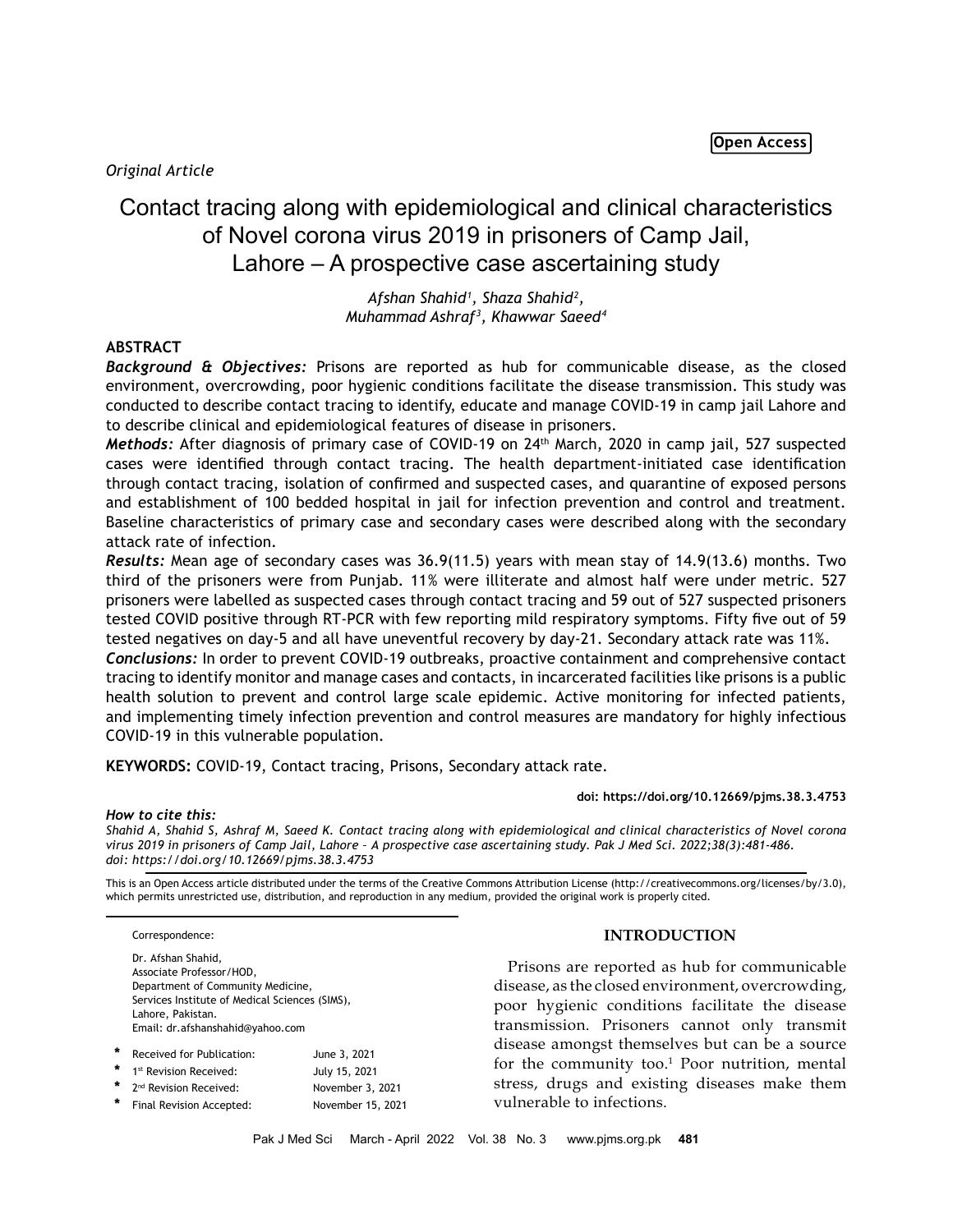The COVID -19 outbreak started from Wuhan, city of China in December 2019 and because of its communicability it was declared as pandemic by WHO in march 2020. Pakistan reported first case of COVID -19 on 27<sup>th</sup> February 2020 and as on 7<sup>th</sup> April 2020 total 4009 cases of COVID 19 are confirmed, out of which 2004 cases were from Punjab being the largest province of the country by population. About 500 cases of COVID -19 among prisoners have been reported during this pandemic from China and 70,000 prisoners were released from Iranian prisons to curtail the outbreak.<sup>2</sup> Influenza outbreaks were reported since 1918 and usually starts by a newly inducted prisoner who is not isolated. Similar outbreaks have been reported from California,3 Canada,<sup>4</sup> and Taiwan.<sup>5</sup> Contact tracing followed by isolation, notification and treatment was reported as effective way for controlling previous epidemics of diseases like small pox<sup>6</sup> and SARS.<sup>7</sup>

In Pakistan there are 89 prisons with 90,000 prisoners, 0ut 0f which 48,800 confined in jails of Punjab. So far, no study has been reported from any prison across Pakistan related to COVID-19 from this incarcerated population as studies have reported that these places were hub of many infectious diseases in Pakistan<sup>8</sup> like hepatitis B and C, HIV,<sup>9</sup> syphilis, and Tuberculosis and termed as excellent venue for screening of existing infections and contact tracing strategy to curtail the spread of new infections. So far, no study has been published for COVID-19 in prisons. This study was conducted in Camp jail of Lahore which is being managed by services hospital Lahore for prevention, control and management of COVID -19 pandemic. This study aimed to describe the epidemiological features in terms of secondary attack rate of disease from the primary case and clinical features of confirmed cases of COVID 19 along with the contact tracing strategy undertaken to curtail the spread of the disease in prisoners.

## **METHODS**

*Study Design:* This descriptive case ascertaining study<sup>10</sup> was conducted in camp jail of Lahore housing 2970 cases at the time of study. A person with laboratory confirmation of COVID-19 infection, irrespective of clinical signs and symptoms was taken as confirmed case, which was further classified as a primary case (or index case). A contact who becomes a case with positive test result 24 hours or more after the latest positive test date of the primary case; or with onset of symptoms 24 hours or more after the latest onset date of the

primary case. Study was conducted in district jail also known as camp jail located on main Firozpur Road, Lahore. At the time of study 2790 prisoners were housed in the jail with a capacity of 1000 prisoners designated by prisons department of Punjab. Primary case with flu like symptoms and suspicion of having COVID-19 was reported by jail medical officer to nearest Services hospital. The details of setting facility based 100 bedded isolation and treatment center are already published.<sup>11</sup> Contact tracing was started 24<sup>th</sup> March 2020 which was divided in four parts, identification, testing, notification, followed by follow up, monitoring and support. Demographic data, clinical signs and symptoms details, laboratory testing, and management data was collected on a questionnaire adopted from The World Health Organisations guidelines on responding to covid-19 in prisons.<sup>11,12</sup> Data was collected by jail medical officer from the medical records on data collection sheet and patient were followed till the final outcome The suspected cases were tested through nasopharyngeal swab taken by a dedicated team of health department and testing was done in batches  $31<sup>st</sup>$  march to  $4<sup>th</sup>$ April 2020 due to limited capacity of the laboratory. Those testing positives were admitted in jail hospital established for COVID-19 treatment and test negative were quarantined in 192 single cells and vacant barracks for quarantine of two weeks. Blood complete picture, Liver and renal function tests as baseline were performed for infected prisoners within the jail laboratory. It was decided by the infectious disease specialist that chest X-ray and HRCT will only be performed for prisoners showing involvement of lower respiratory tract or fall in oxygen saturation levels.

Continuous data age, clinical tests measurements are presented as mean (SD) categorical variables like ethnicity, language, are presented as count (%). Secondary attack rates and symptomatic rates from all positives was calculated. Data was summarized using SPSS (version 23.0). Ethical Approval for the study was taken from IRB of Services Institute of Medical Sciences (IRB/2020/647/SIMS) ensuring full confidentiality of the data, and informed consent.

#### **RESULTS**

Primary case was 33 years old male resident of Punjab, planning to travel to Italy was deported by Airport security forces on 8<sup>th</sup> March 2020. He was rotated in different barracks as jail SOPs. the jail MO noticed flu like symptoms in him on 18<sup>th</sup> March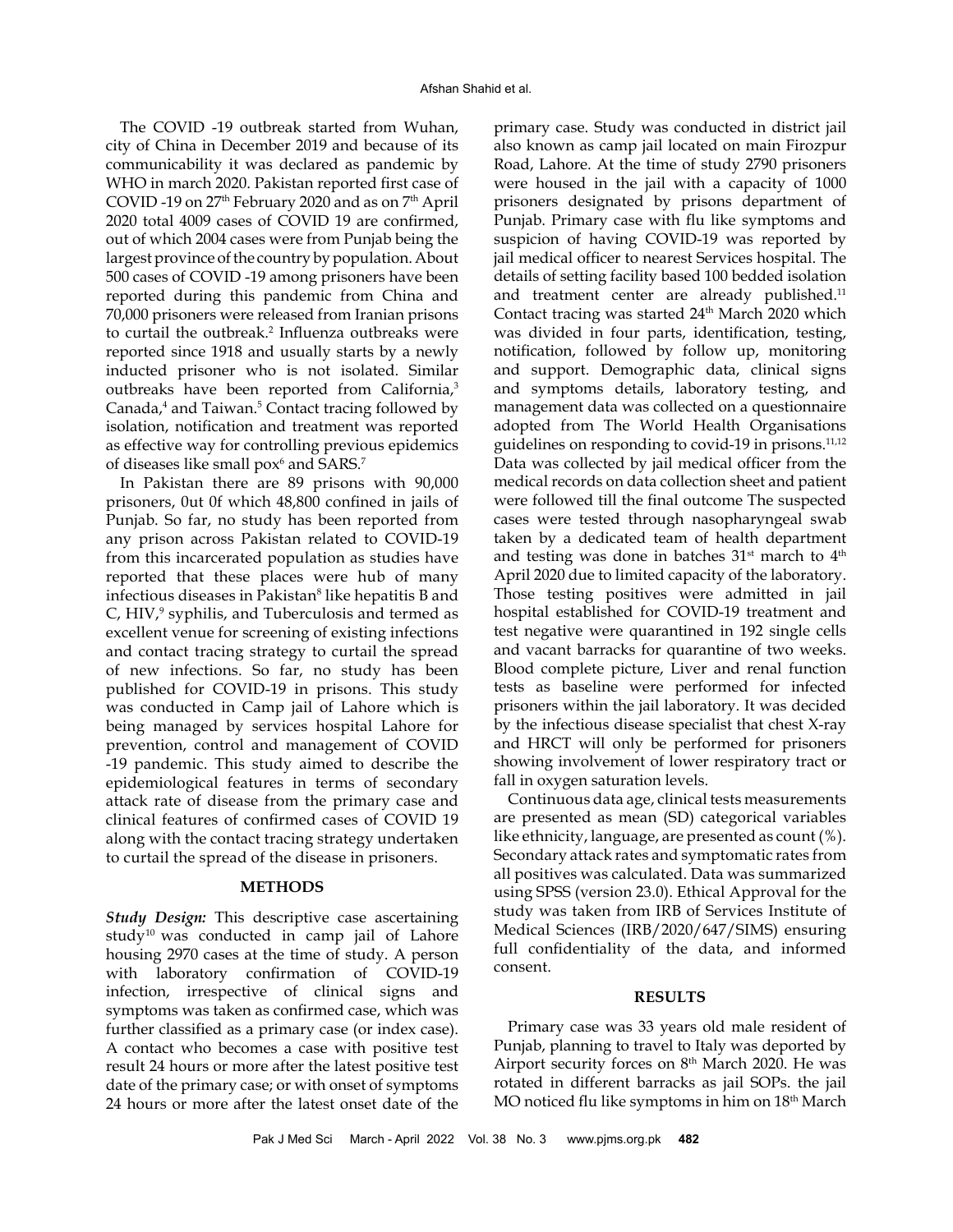2020, and was isolated by him. He notified this to jail authorities and health department with a suspicion of COVID-19. Joint planning was done between jail superintendent, home and health department. Services Hospital being the nearest hospital was assigned the duty to take up responsibility to manage further. Contact tracing was planned in order to curtail the disease outbreak. Demographic and clinical profile of cases is shown in Table-I.

*Risk Management:* The team comprising of hospital administrator, infectious disease specialist and two consultants had a detailed meeting with jail superintendent. Shifting of almost 2000 non-contact prisoners was planned to reduce overcrowding and to have space available for quarantine of suspected contacts. Hundred-bedded hospital was planned in the jail for isolation of cases in barracks with most air ventilation and at the side of the jail. Infectious disease nurse gave training to house keeping staff for preparing disinfection solution and process of disinfection. Disinfection gate was installed at jail entrance with temperature monitoring of every visitor. Details of visitors were entered in a register at entry point which were only the hospital and jail staff as other visitors were banned. Detailed instructions were displayed in local language at different sites with hand washing facility. health awareness session of all the prisoners were taken to give them details about pandemic and different prevention and control measures to be followed.

*Contact tracing and identification:* Contacts of the primary case were identified from all the barracks, and jail staff working there where he was rotated in last three days. Total 527 suspected cases were identified till 29<sup>th</sup> march after one week of primary case diagnosis. As this covers the incubation period of Covid 19 so contact tracing was started among the prisoners who had a contact with the primary case. The family contacts of prisoners outside the prison were not investigated as there was a complete ban on prisoners to meet any outsider after the initial case was suspected to have Covid 19. Meanwhile the primary case was hospitalized for isolation. These suspected cases were quarantined and arrangements were made to have testing facility availability for this big number. As it was beginning of pandemic in Pakistan so resource constraints in terms of testing kits, trained staff and rapid testing was not available. The testing process started on 31st March and completed on 4<sup>th</sup> April identifying 59 confirmed cases of COVID -19. These cases were isolated in newly established jail hospital with attached donning and doffing area

and designated point for infectious waste storage. Waste was collected twice by the waste disposal team of services hospital for disposal with separate entry and exit point.

*Notification and management:* All cases were notified to health department and jail authorities. Base line investigations were done and oxygen saturations was checked thrice daily. Main symptoms reported were flu, sore throat, fever and headache which all settled with antipyretics. Cap Azomax 500mg daily with antimalarial drugs were administered as treatment options available through national guidelines. Meals were provided by a local philanthropic organization three times a day in disposable containers.

*Follow up:* All prisoners were very happy as hospital beds with mattresses, so much care and healthy meals all times was unexpected treatment by them. PCR was repeated at day five and 55 out of 59 turned out to be negative and four remained positive. These four four positive cases were further isolated in a separate barrack and remaining negative cases were still confined in hospital so that they can be retested on day 14 to declare them COVID-19 free. Meanwhile all those who tested negative out of 527 were also under observation and none of them developed any symptoms. None out of 59 prisoners had any lower respiratory symptoms so no X rays or HRCTs were done. All 59 cases were tested on day 14 and finally on 2<sup>nd</sup> May 2020 all were declared Covid free.

Home department transferred few cases from other jails of PUNJAB but video presentation was given by Dr. Mehmood Ayyaz to all Jail superintendents to manage COVID cases in existing facilities to avoid cross infections.

*Secondary Attack Rate:* Secondary attack rate was 11.19 % calculated by excluding the primary case from the numerator and denominator also.

## **DISCUSSION**

Our study reported successful control of Covid 19 by timely contact tracing for early identification, isolation and treatment of the cases who developed infection after being exposed to a single prisoner, and resulted in mild infection due to early management. Early identification of primary case and isolation also prevented the spread. Earlier studies from previous epidemics in past have also shown that the infection in prison is mostly introduced from a new prisoner.3 Contact tracing and timely collaboration between health department and prison department was a leading factor for establishing in prison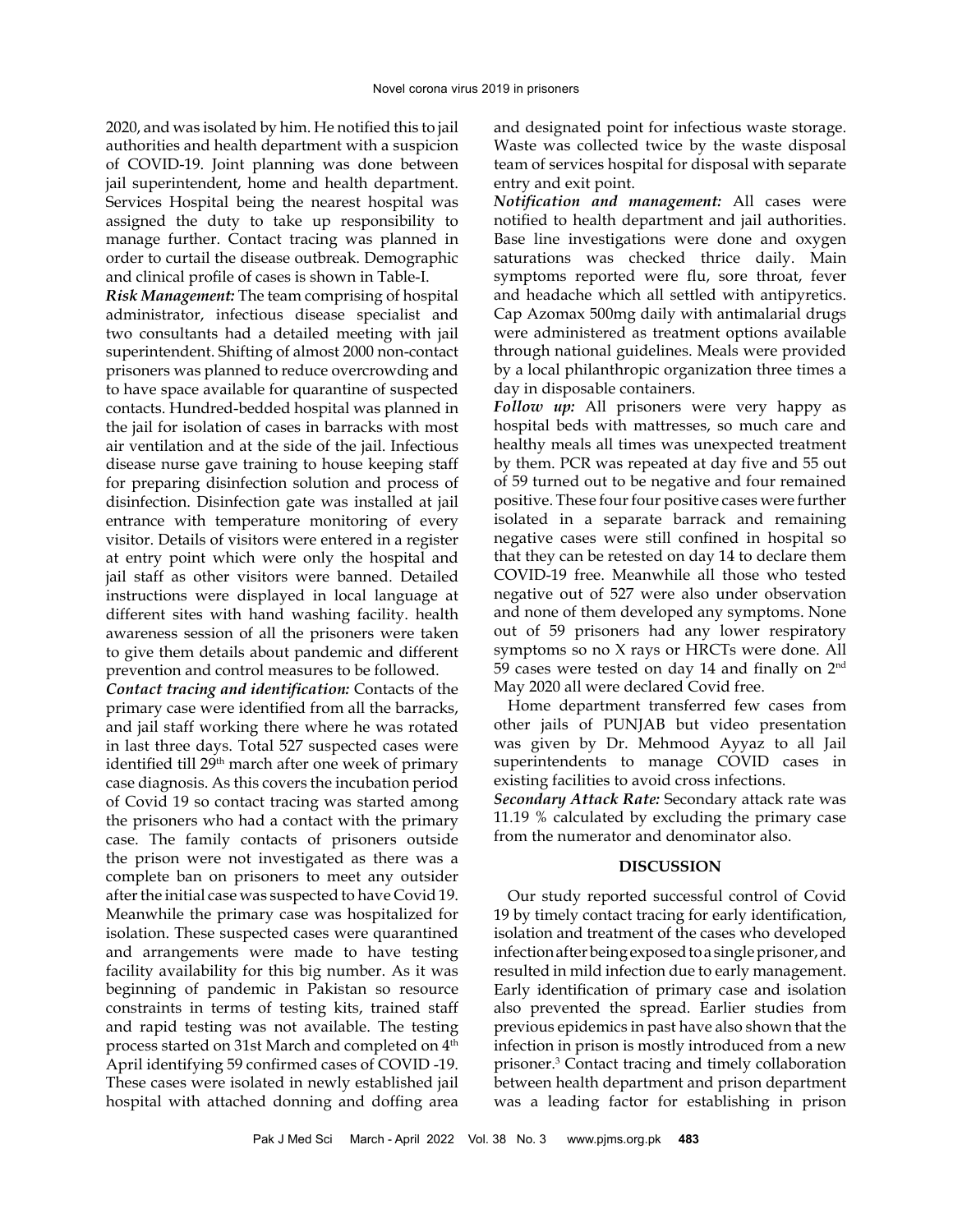## Afshan Shahid et al.

| Characteristics                     | Frequency (% age) | Normal range      |
|-------------------------------------|-------------------|-------------------|
| Age in years, mean (SD)             | 36.9(11.5)        |                   |
| Duration of imprisonment, mean (SD) | 14.9(13.6)        |                   |
| Residence                           |                   |                   |
| Punjab                              | 41 (69.49%)       |                   |
| <b>KPK</b>                          | 16(27.11%)        |                   |
| Balochistan                         | $1(1.70\%)$       |                   |
| Azad Jammu Kashmir                  | $1(1.70\%)$       |                   |
| Language                            |                   |                   |
| Pushto                              | 30(50.84%)        |                   |
| Punjabi                             | 27(45.78%)        |                   |
| Urdu                                | 02(3.38%)         |                   |
| Education                           |                   |                   |
| Illiterate                          | 11(18.64%)        |                   |
| Primary                             | 07(11.29%)        |                   |
| Metric                              | 31(52.54%)        |                   |
| Intermediate                        | 04(6.77%)         |                   |
| Bachelor                            | 06(10.16%)        |                   |
| <b>Symptoms</b>                     |                   |                   |
| Fever                               | 9(15.25%)         |                   |
| Cough                               | $6(10.1\%)$       |                   |
| <b>Runny Nose</b>                   | $6(10.1\%)$       |                   |
| Sore throat                         | 7(11.86%)         |                   |
| Headache                            | 4(6.77%)          |                   |
| Lethargy                            | 5(8.47%)          |                   |
| Co-morbidities                      |                   |                   |
| Diabetes                            | $6(10.1\%)$       |                   |
| Hypertension                        | 4(6.77%)          |                   |
| Cardiovascular disease              | 2(3.38%)          |                   |
| Kidney Disease                      | 1(1.69%)          |                   |
| Blood disorder                      | 1(1.69%)          |                   |
| <b>Blood complete picture (BCP)</b> | Value, Mean(SD)   |                   |
| Hemoglobin                          | 14(1.38)          | 11.5-16g/dl       |
| <b>TLC</b>                          | 8.18(1.62)        | 4-11*10^9/1       |
| Platelets                           | 220(45.7)         | 150-400*10^9/1    |
| Neutrophils                         | 56.5(7.16)        | 40-75%            |
| Lymphocytes                         | 35.6(6.8)         | 20-50%            |
| Monocytes                           | 4.5(6.4)          | 02-10%            |
| Eosinophils                         | 1.17(.80)         | $1 - 6\%$         |
| Liver function tests                |                   |                   |
| Serum Bilirubin                     | 0.49(0.21)        | $0.1-1.2mg/dl$    |
| ALT(SGPT)                           | 28.7(18.2)        | Less than 45mg/dl |
| AST(SGOT)                           | 24.6(6.4)         | Less than 35mg/dl |
| Renal function tests                |                   |                   |
| Serum Urea                          | 24.6(6.4)         | 10-50mg/dl        |
| Serum Creatinine                    | 0.7(.30)          | 0.72-1.25mg/dl    |

Table-I: Baseline characteristics of COVID-19 positive prisoners at camp Jail (N=59).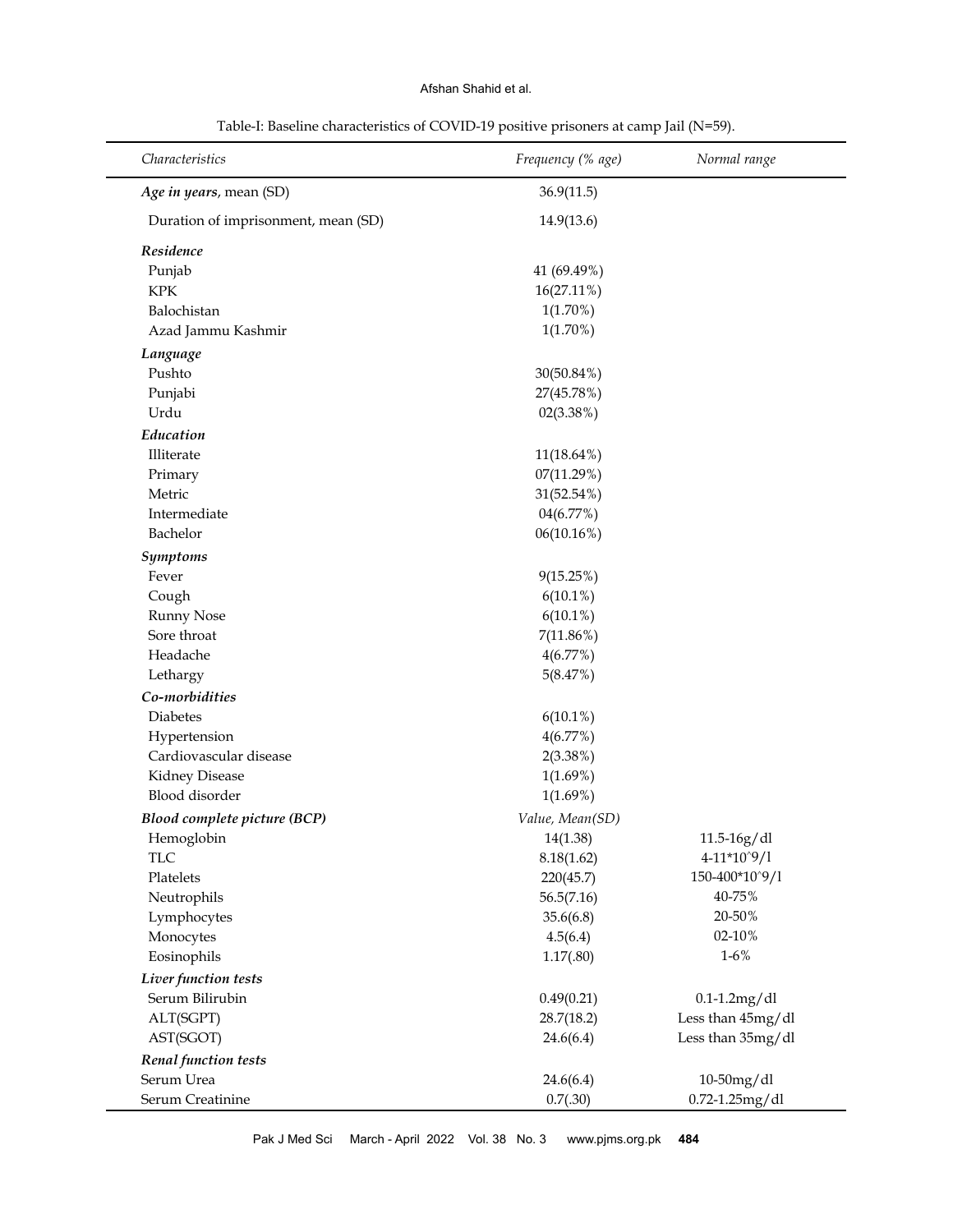treatment facility which averted future contact with the primary case and was a reason that a significant proportion of contacts remained disease free.

Two third of the prisoners were under matric, and were incarcerated for more than a year, which makes them more vulnerable to respiratory diseases and other common cold and influenza type infections. Stay in such deplorable conditions and factors like overcrowding, poor ventilation which makes the spread common is well recognized in studies conducted in prisons.13,14 Significant proportion (> 85%) didn't develop the infection which may be attributed to their natural immunity or resistance to infection because of past exposures. Early isolation of the primary case has reduced the disease transmission is comparable with other studies reporting active monitoring and contact tracing from Ghana<sup>15</sup> and USA.<sup>16</sup> The symptoms suggest that our patients had mild symptoms like fever, sore throat, runny nose and headache and that too among less than one third of the isolated cases. Increasing evidence is suggestive of similar findings as that mild clinical symptom could be more frequent in cases of COVID-19 as compared to SARS-CoV and MERS-CoV.16

Initial planning to shift non-contact prisoners to other facilities was a good initiative to reduce overcrowding in the jail and to reduce the risk of further infection transmission also helped to limit the spread although Iran one of our neighboring country even released 70,000 prisoners to avoid in house transmission.17 Our experience of working in an incarcerated facility was operationalized at two levels, firstly Contact tracing along with proper quarantine of the suspected individual, clinical monitoring of those who tested negative during their quarantine period along social distancing among the jail staff including restricted resident movements, and no visitors was very effective. Secondly Health awareness sessions of prisoners regarding pandemic as they do not have access to information, along with infection prevention and control training of housekeeping staff. Ensuring PPE use during their duty, designating proper donning and doffing area with separate storage, entry and exit point for infectious waste disposal further enhanced the efficacy of the plan implemented for infection control which was followed according to the WHO guidelines issued for the management of COVID -19 in prisons.10 The impact of these policies in protecting longterm care facilities could only be ensured through strict monitoring and continuous reinforcement

by retraining's and repeated health awareness sessions Nonpharmaceutical interventions implemented at the start of any epidemic are most effective strategies in previous epidemics.

Secondary attack rate (SAR) which measures the spread of infection in a closed place like households or detention facilities was found to 11.6% in our study which is close to the SAR calculated to be 16.3% in adult households in China.<sup>18</sup> SAR of 13% was reported from USA for Influenza A in 2009.<sup>19</sup> We conducted RT-PCR on day 5, day 14 and day 21 to declare the cases disease free. This follow up was only possible in prison otherwise it is difficult to follow cases in countries like Pakistan in population-based studies.

This study provides valuable steps taken which can be followed in other prisons to avert the infection across Pakistan. This opportunity to work with Prisons being a walled place provide excellent venue for screening of many other infectious diseases like T.B, hepatitis and HIV etc to break the link of disease transmission to community by those prisoners released after a short stay and amongst the other prisoners if they have a long stay. They can also infect other prisons if transferred to other jails. The happiness and comfort enjoyed being in the hospital with hospital bed and mattress, round the clock care and good food portrays the poor living conditions being faced by them which is against basic human rights. Over 10 million people are incarcerated worldwide. The UN Basic Principles for the Treatment of Prisoners states that prisoners "shall have access to the health services available in the country without discrimination on the grounds of their legal situation."20Alarming living conditions prison populations reveal that healthcare services are haggard.

*Limitations of the study:* It was identified as a single study conducted in only one jail of Lahore although similar measures should have been taken at least in the Kot Lakhpat jail of Lahore. Few delays were encountered like primary case diagnosed on 24th March but testing started for the suspected prisoners almost a week later because of lack of testing facilities as these were the initial days of pandemic in Pakistan and having few overburdened designated testing facilities. If all suspected could have been tested simultaneously, along with the screening of their contacts outside the prison prior to diagnosis of the primary case would have given a much better picture of secondary cases that either they directly got infection from the primary case, or any outside contact or in our scenario may